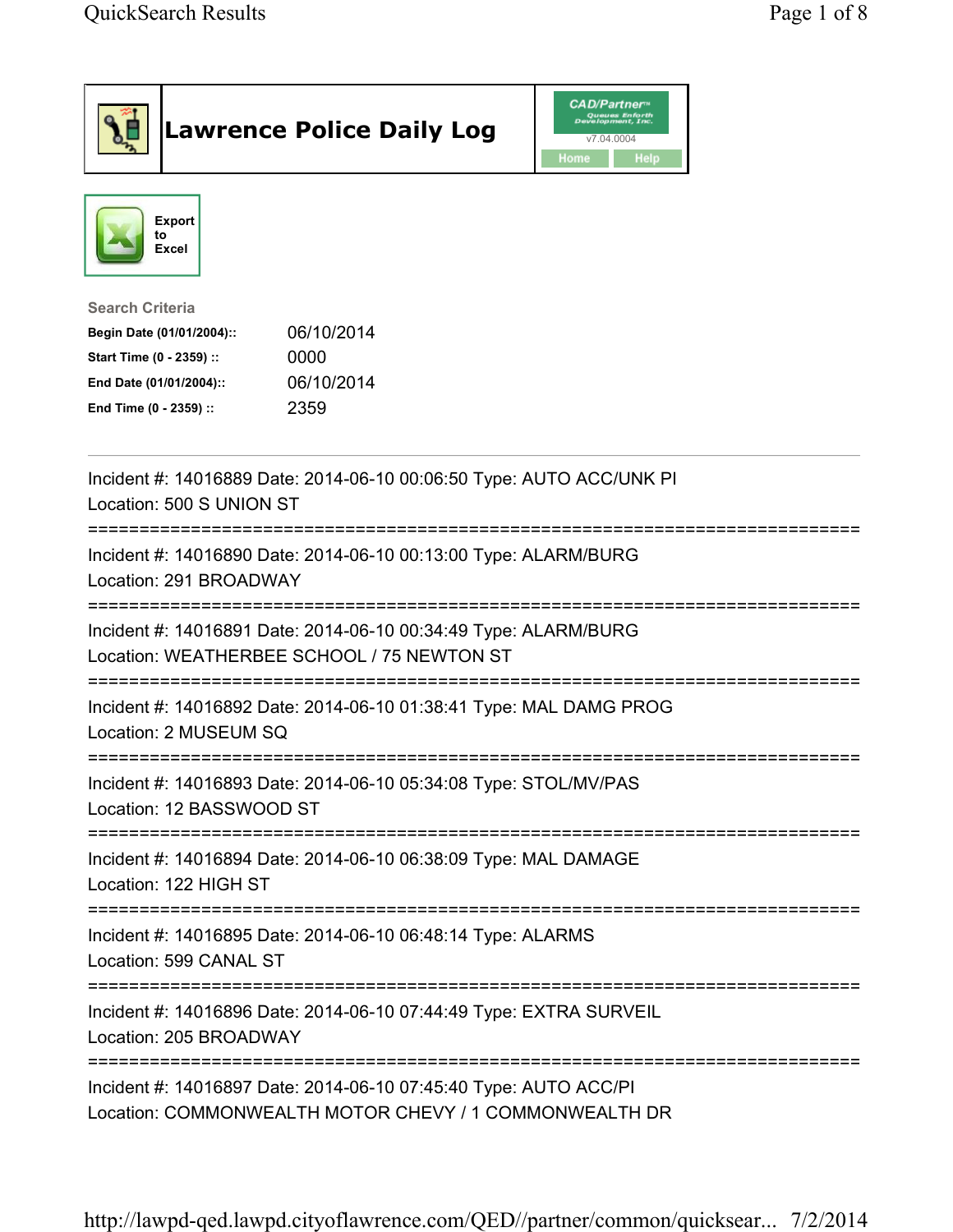=========================================================================== Incident #: 14016898 Date: 2014-06-10 07:45:46 Type: STOL/MV/PAS Location: 46 CEDAR ST =========================================================================== Incident #: 14016899 Date: 2014-06-10 08:09:54 Type: AUTO ACC/NO PI Location: CAMBRIDGE ST & WINTHROP AV =========================================================================== Incident #: 14016900 Date: 2014-06-10 08:16:36 Type: B&E/MV/PAST Location: 193 BAILEY ST =========================================================================== Incident #: 14016901 Date: 2014-06-10 08:22:28 Type: AUTO ACC/PI Location: 365 MERRIMACK ST =========================================================================== Incident #: 14016902 Date: 2014-06-10 08:33:04 Type: B&E/MV/PAST Location: 126 ABBOTT ST =========================================================================== Incident #: 14016903 Date: 2014-06-10 08:41:49 Type: TOW OF M/V Location: 28 HAMPSHIRE ST =========================================================================== Incident #: 14016904 Date: 2014-06-10 08:53:13 Type: INVESTIGATION Location: 86 S BROADWAY =========================================================================== Incident #: 14016905 Date: 2014-06-10 08:57:47 Type: TOW OF M/V Location: 18 WASHINGTON ST =========================================================================== Incident #: 14016906 Date: 2014-06-10 09:08:36 Type: INVEST CONT Location: GUILMETTE SCHOOL / 80 BODWELL ST =========================================================================== Incident #: 14016907 Date: 2014-06-10 09:21:29 Type: M/V STOP Location: BRADFORD ST & BROADWAY =========================================================================== Incident #: 14016908 Date: 2014-06-10 09:25:48 Type: SUS PERS/MV Location: 239 BROADWAY =========================================================================== Incident #: 14016909 Date: 2014-06-10 09:40:14 Type: SUS PERS/MV Location: FRANKLIN ST & TREMONT ST =========================================================================== Incident #: 14016910 Date: 2014-06-10 09:59:45 Type: DOMESTIC/PROG Location: 45 BROADWAY #505 =========================================================================== Incident #: 14016911 Date: 2014-06-10 10:20:31 Type: SUS PERS/MV Location: C UNION CT & WINTHROP AV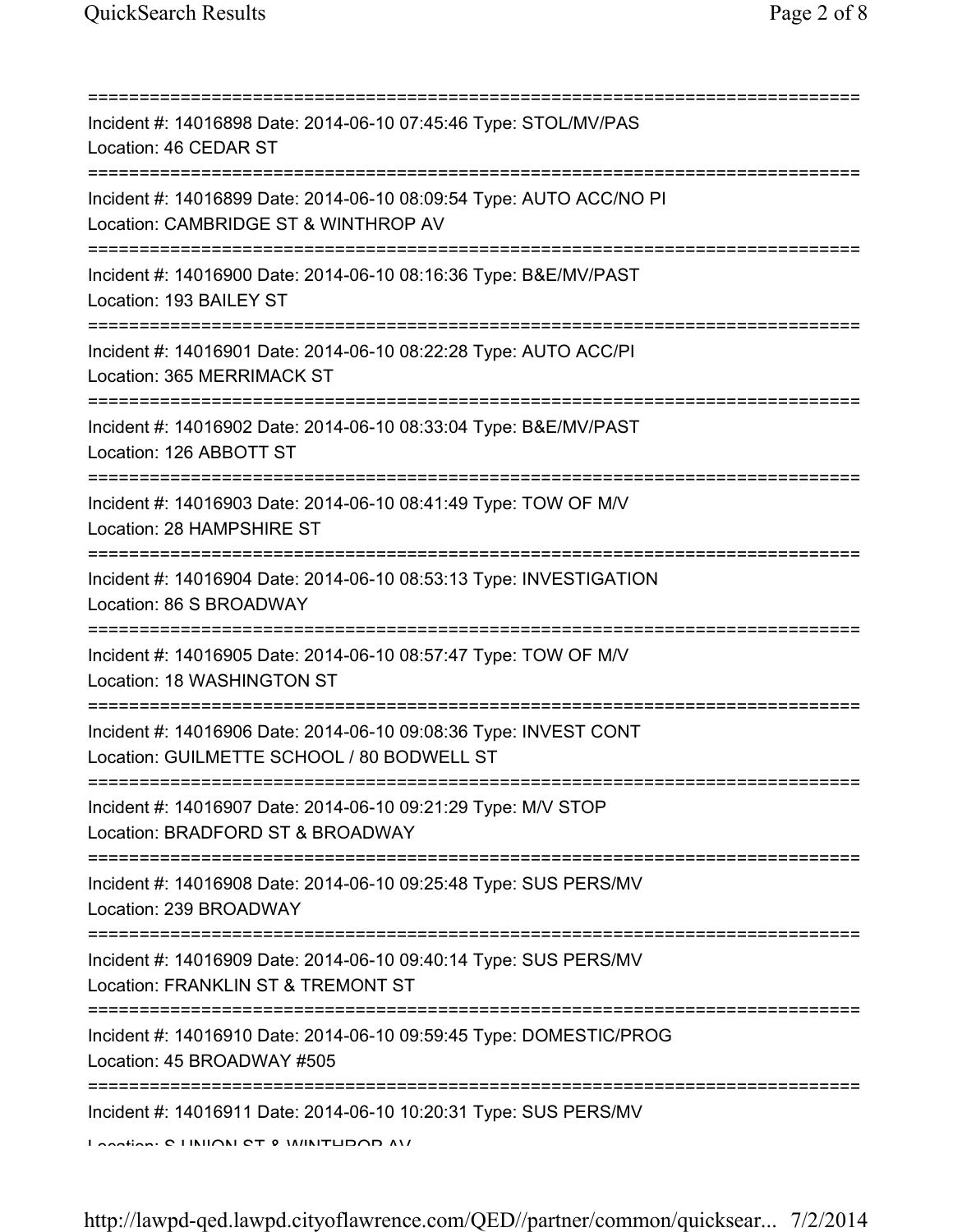| Incident #: 14016912 Date: 2014-06-10 10:27:45 Type: M/V STOP<br>Location: SHOWCASE CINEMA / 141 WINTHROP AV                         |
|--------------------------------------------------------------------------------------------------------------------------------------|
| Incident #: 14016913 Date: 2014-06-10 10:29:17 Type: 911 HANG UP<br>Location: 309 S BROADWAY                                         |
| Incident #: 14016914 Date: 2014-06-10 10:32:07 Type: LARCENY/PAST<br>Location: 2 WASHINGTON ST                                       |
| Incident #: 14016915 Date: 2014-06-10 10:48:22 Type: ANIMAL COMPL<br>Location: 134 WEST ST                                           |
| Incident #: 14016916 Date: 2014-06-10 10:50:18 Type: LOST PROPERTY<br>Location: 208 ESSEX ST<br>==================================== |
| Incident #: 14016917 Date: 2014-06-10 11:10:51 Type: DOMESTIC/PAST<br>Location: ESSEX ST                                             |
| Incident #: 14016918 Date: 2014-06-10 11:22:19 Type: PARK & WALK<br>Location: BRADFORD ST & BROADWAY                                 |
| :==========<br>Incident #: 14016919 Date: 2014-06-10 11:31:56 Type: A&B PAST<br>Location: 60 ALLEN ST                                |
| Incident #: 14016920 Date: 2014-06-10 11:39:20 Type: HIT & RUN M/V<br>Location: ANDOVER ST & PHILLIPS ST                             |
| Incident #: 14016921 Date: 2014-06-10 11:46:34 Type: STOL/MV/PAS<br>Location: 806 ESSEX ST                                           |
| Incident #: 14016922 Date: 2014-06-10 12:16:22 Type: M/V STOP<br>Location: BODWELL ST & GREENWOOD ST                                 |
| Incident #: 14016923 Date: 2014-06-10 12:22:25 Type: INVESTIGATION<br>Location: 459 HAVERHILL ST                                     |
| Incident #: 14016924 Date: 2014-06-10 12:23:04 Type: LIC PLATE STO<br>Location: 2 MUSEUM SQ                                          |
| Incident #: 14016925 Date: 2014-06-10 12:24:29 Type: DISTURBANCE                                                                     |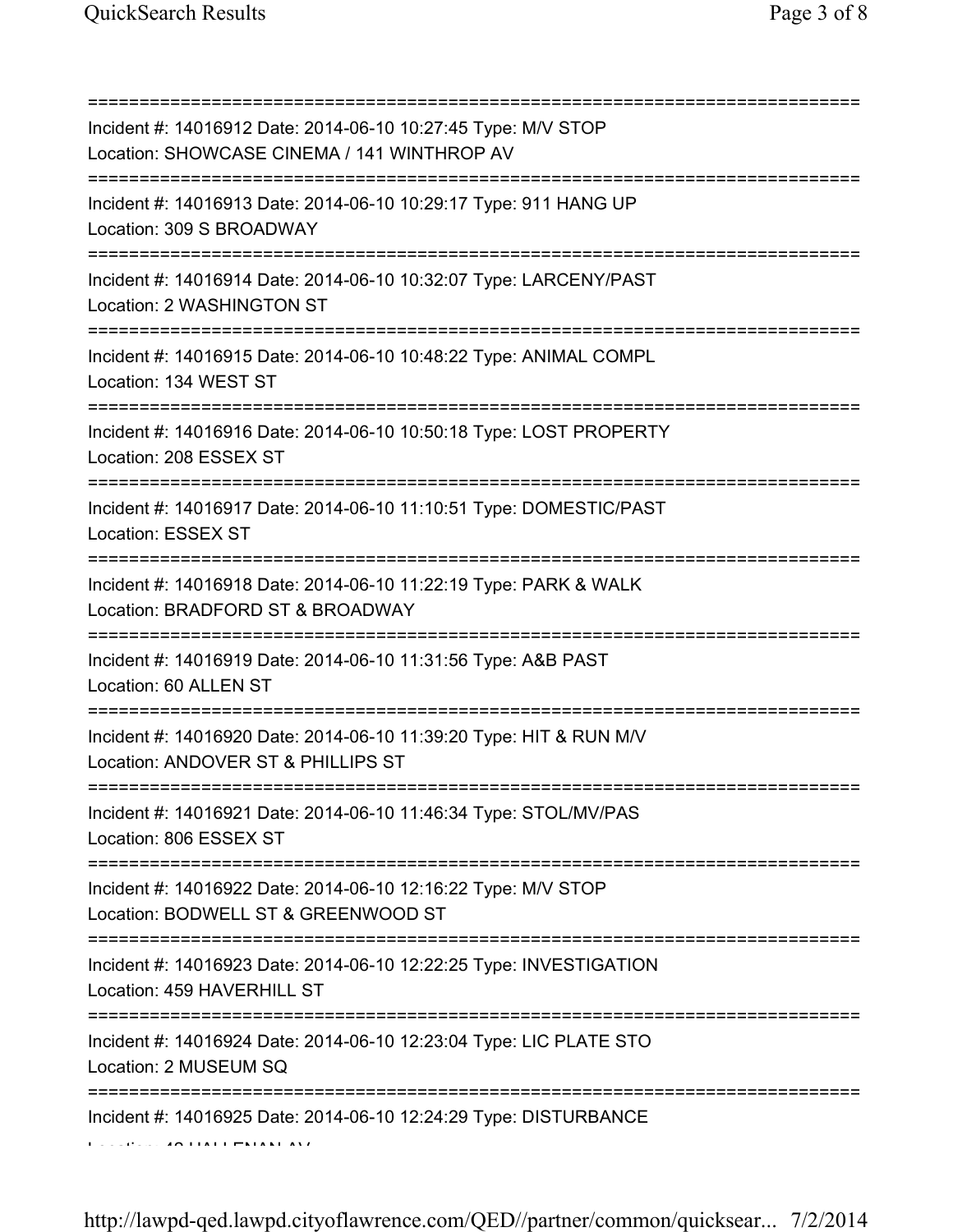=========================================================================== Incident #: 14016926 Date: 2014-06-10 12:27:13 Type: PARK & WALK Location: BROADWAY & BRADFORD =========================================================================== Incident #: 14016927 Date: 2014-06-10 12:27:36 Type: HIT & RUN M/V Location: LAWRENCE ST =========================================================================== Incident #: 14016928 Date: 2014-06-10 12:42:53 Type: DRUG VIO Location: CAMBRIDGE ST & PHILLIPS ST =========================================================================== Incident #: 14016929 Date: 2014-06-10 12:43:30 Type: MEDIC SUPPORT Location: 68 HAMPSHIRE ST FL 1 =========================================================================== Incident #: 14016930 Date: 2014-06-10 12:49:22 Type: M/V STOP Location: 11 BROOKFIELD ST =========================================================================== Incident #: 14016931 Date: 2014-06-10 12:58:43 Type: PARK & WALK Location: S UNION ST & SALEM ST =========================================================================== Incident #: 14016932 Date: 2014-06-10 13:24:40 Type: PARK & WALK Location: FARNHAM ST & S UNION ST =========================================================================== Incident #: 14016933 Date: 2014-06-10 13:28:24 Type: TENANT PROB Location: 109 MARKET ST FL 1STFL =========================================================================== Incident #: 14016934 Date: 2014-06-10 13:32:58 Type: SHOPLIFTING Location: CVS PHARMACY / 266 BROADWAY =========================================================================== Incident #: 14016935 Date: 2014-06-10 13:33:32 Type: DRUG VIO Location: HAMPSHIRE ST & VALLEY ST =========================================================================== Incident #: 14016937 Date: 2014-06-10 13:34:51 Type: THREATS Location: 700 ESSEX ST =========================================================================== Incident #: 14016936 Date: 2014-06-10 13:35:41 Type: AUTO ACC/PI Location: S BROADWAY & SHATTUCK ST =========================================================================== Incident #: 14016938 Date: 2014-06-10 13:55:35 Type: DOMESTIC/PROG Location: 126 FRANKLIN ST FL 1STFL =========================================================================== Incident #: 14016939 Date: 2014-06-10 14:02:10 Type: HIT & RUN M/V Location: CROSS ST & TREMONT ST.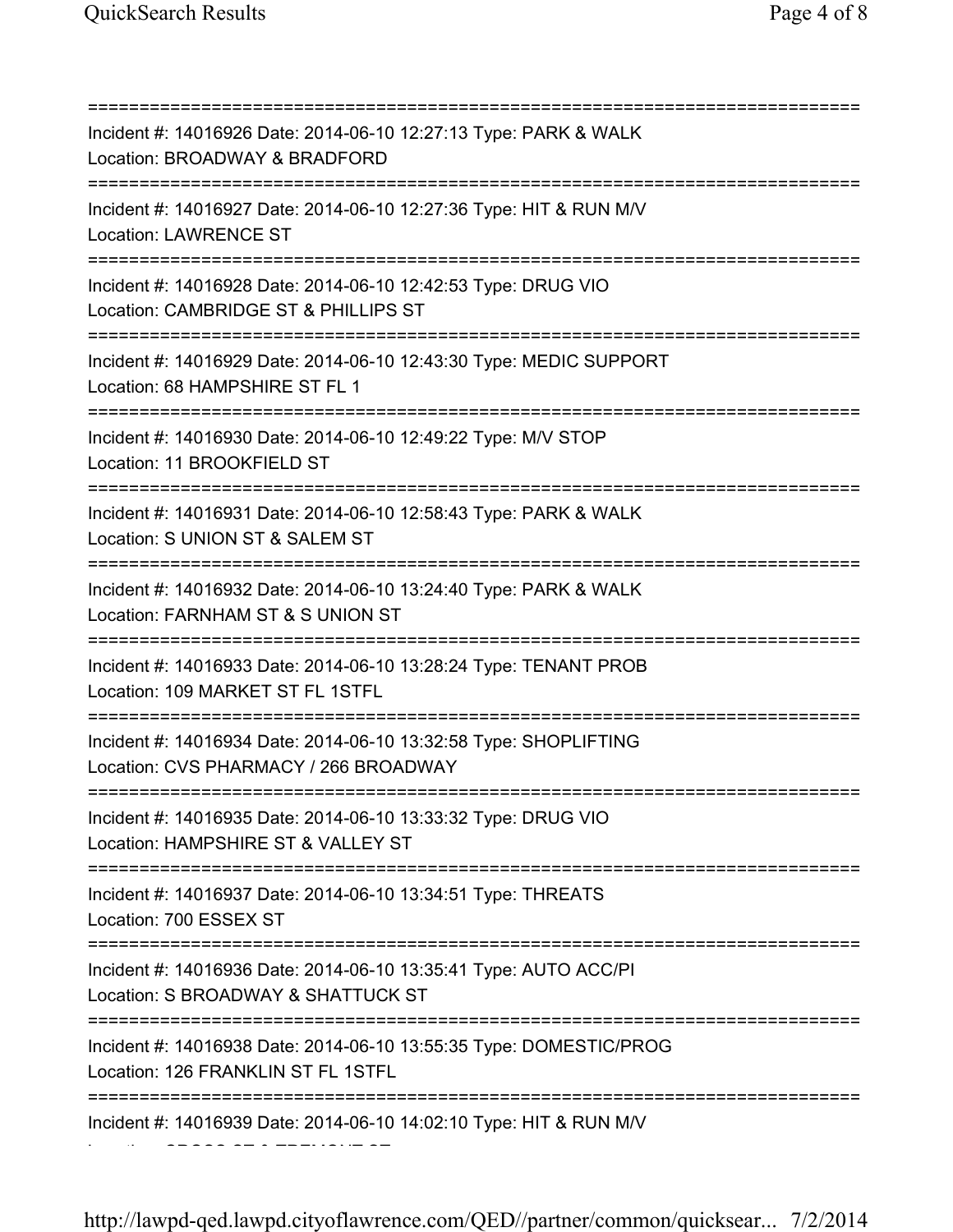=========================================================================== Incident #: 14016940 Date: 2014-06-10 14:11:49 Type: DOMESTIC/PROG Location: ANDOVER ST & EATON ST =========================================================================== Incident #: 14016941 Date: 2014-06-10 14:18:00 Type: DOMESTIC/PROG Location: ERVING AV & HAMPSHIRE ST =========================================================================== Incident #: 14016942 Date: 2014-06-10 14:31:33 Type: STOL/MV/PAS Location: 60 CRESCENT ST =========================================================================== Incident #: 14016943 Date: 2014-06-10 14:48:35 Type: DRUG VIO Location: 333 HOWARD ST =========================================================================== Incident #: 14016944 Date: 2014-06-10 14:54:39 Type: DRUG VIO Location: 270 CANAL ST =========================================================================== Incident #: 14016945 Date: 2014-06-10 15:09:23 Type: VIO CITY ORD Location: 14 BELMONT ST =========================================================================== Incident #: 14016946 Date: 2014-06-10 15:35:14 Type: MEDIC SUPPORT Location: 40 EXCHANGE ST =========================================================================== Incident #: 14016947 Date: 2014-06-10 15:39:43 Type: M/V STOP Location: 40 OSGOOD ST =========================================================================== Incident #: 14016948 Date: 2014-06-10 15:40:25 Type: AUTO ACC/NO PI Location: LAWRENCE ST & METHUEN ST =========================================================================== Incident #: 14016950 Date: 2014-06-10 15:40:35 Type: 209A/VIOLATION Location: FRANKLIN ST =========================================================================== Incident #: 14016949 Date: 2014-06-10 15:41:25 Type: LARCENY/PAST Location: 45 OHIO AV FL 2NDFL =========================================================================== Incident #: 14016951 Date: 2014-06-10 15:45:53 Type: HIT & RUN M/V Location: 350 ESSEX ST =========================================================================== Incident #: 14016952 Date: 2014-06-10 15:57:39 Type: FIRE WORKS Location: 12 WELLS ST =========================================================================== Incident #: 14016953 Date: 2014-06-10 16:15:39 Type: ALARM/HOLD

http://lawpd-qed.lawpd.cityoflawrence.com/QED//partner/common/quicksear... 7/2/2014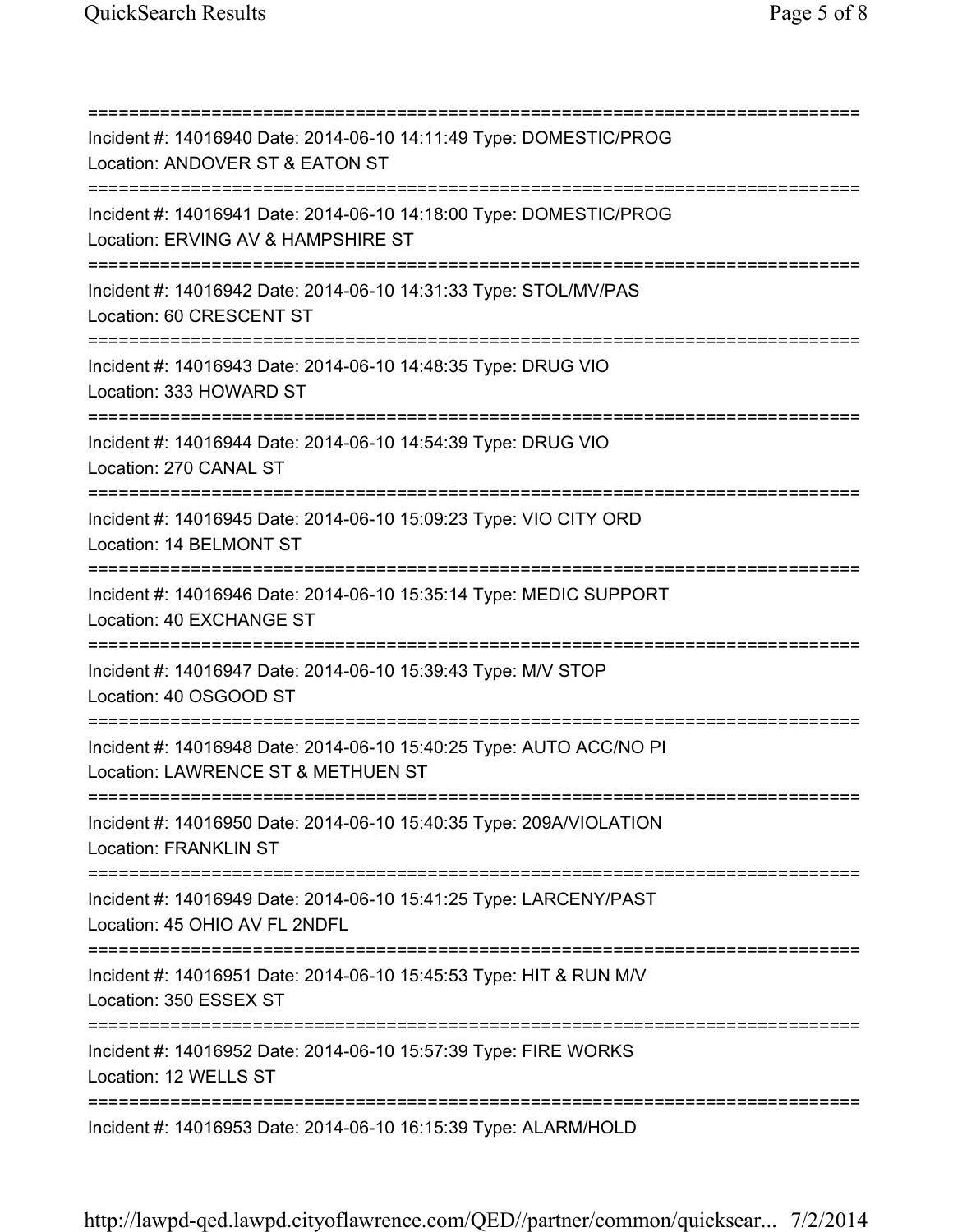=========================================================================== Incident #: 14016954 Date: 2014-06-10 16:20:19 Type: M/V STOP Location: 36 OSGOOD ST =========================================================================== Incident #: 14016955 Date: 2014-06-10 16:29:50 Type: AUTO ACC/NO PI Location: 55 HAMPSHIRE ST =========================================================================== Incident #: 14016956 Date: 2014-06-10 16:41:08 Type: DISABLED MV Location: MERRIMACK ST =========================================================================== Incident #: 14016957 Date: 2014-06-10 17:02:12 Type: HIT & RUN M/V Location: BUNKERHILL ST & LAWRENCE ST =========================================================================== Incident #: 14016958 Date: 2014-06-10 17:16:09 Type: RECOV/STOL/MV Location: 342 LOWELL ST =========================================================================== Incident #: 14016959 Date: 2014-06-10 17:59:59 Type: RECOV/STOL/MV Location: 18 ALBION ST =========================================================================== Incident #: 14016960 Date: 2014-06-10 18:07:49 Type: MEDIC SUPPORT Location: DORCHESTER ST & WINTHROP AV =========================================================================== Incident #: 14016961 Date: 2014-06-10 18:16:45 Type: A&B PAST Location: 62 KENT ST =========================================================================== Incident #: 14016962 Date: 2014-06-10 18:18:17 Type: MAN DOWN Location: 171 GARDEN ST =========================================================================== Incident #: 14016963 Date: 2014-06-10 18:19:31 Type: KEEP PEACE Location: ESSEX ST & JACKSON ST =========================================================================== Incident #: 14016964 Date: 2014-06-10 18:26:05 Type: UNWANTEDGUEST Location: HAFFNERS GAS STATION / 194 S BROADWAY =========================================================================== Incident #: 14016965 Date: 2014-06-10 18:27:58 Type: SUICIDE ATTEMPT Location: 437 S BROADWAY FL 1 =========================================================================== Incident #: 14016966 Date: 2014-06-10 18:48:31 Type: FIRE/MV Location: ANCHOR AUTO / 140 WEST ST =========================================================================== Incident #: 14016967 Date: 2014-06-10 18:53:30 Type: HIT & RUN M/V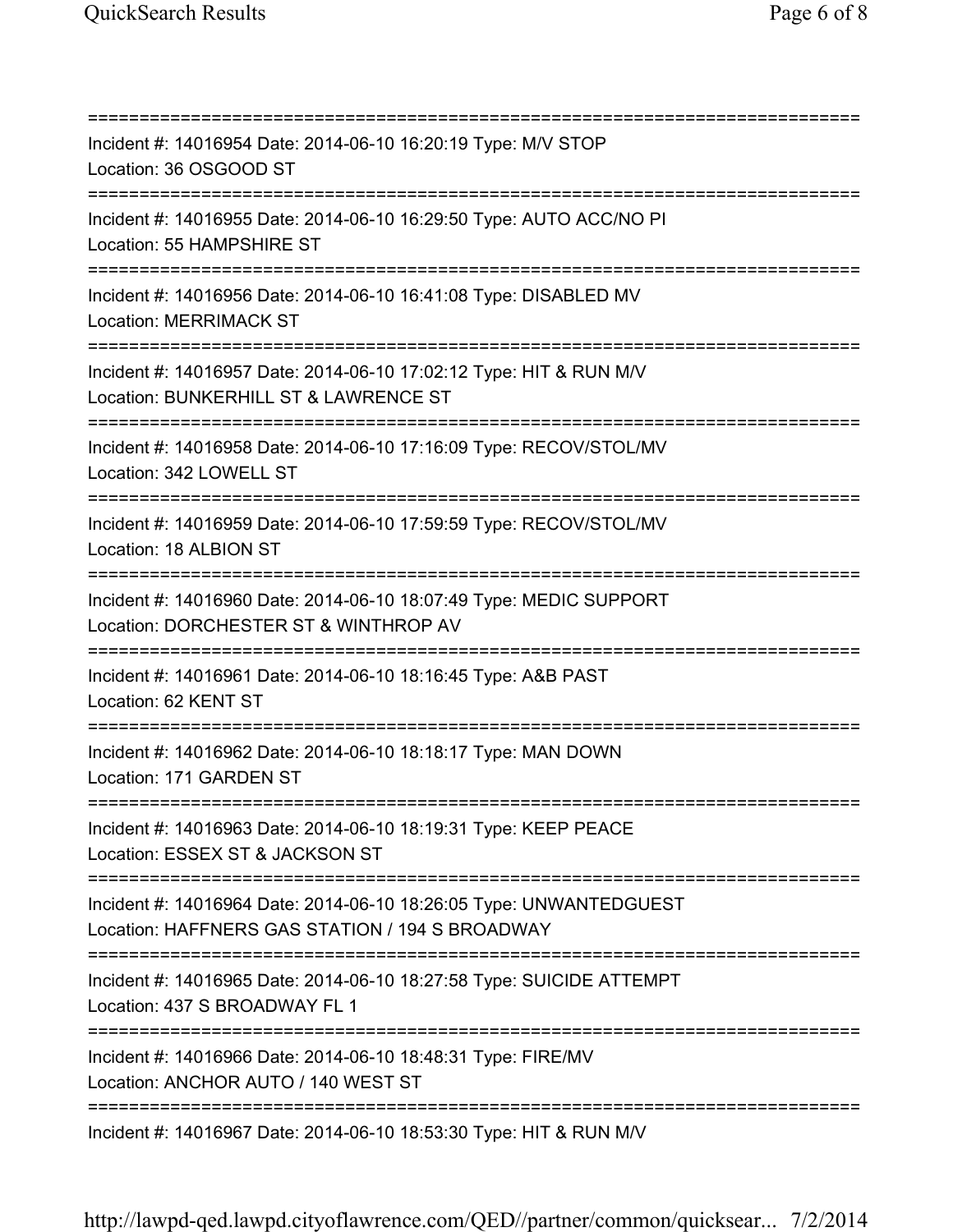| Location: TREMONT ST & BRAODWAY                                                                                                                     |
|-----------------------------------------------------------------------------------------------------------------------------------------------------|
| Incident #: 14016968 Date: 2014-06-10 18:57:01 Type: UNATENEDCHILD<br>Location: 16 PARK ST                                                          |
| Incident #: 14016969 Date: 2014-06-10 19:02:06 Type: B&E/MV/PAST<br>Location: 138 S UNION ST                                                        |
| Incident #: 14016970 Date: 2014-06-10 19:27:45 Type: NOISE ORD<br>Location: 145 DRACUT ST<br>;=====================================                 |
| Incident #: 14016971 Date: 2014-06-10 19:36:23 Type: THREATS<br>Location: 32 NELSON ST                                                              |
| Incident #: 14016972 Date: 2014-06-10 19:37:50 Type: ALARM/BURG<br>Location: PSYCHOLOGICAL CENTER / 11 UNION ST<br>================================ |
| Incident #: 14016973 Date: 2014-06-10 20:26:40 Type: ALARM/BURG<br>Location: WEATHERBEE SCHOOL / 75 NEWTON ST                                       |
| Incident #: 14016974 Date: 2014-06-10 20:30:22 Type: DISTURBANCE<br>Location: 164 MYRTLE ST                                                         |
| Incident #: 14016975 Date: 2014-06-10 20:31:22 Type: M/V STOP<br>Location: ST MARY'S CHURCH / 205 HAMPSHIRE ST                                      |
| Incident #: 14016976 Date: 2014-06-10 20:31:59 Type: DOMESTIC/PROG<br>Location: THORNTON AV                                                         |
| Incident #: 14016977 Date: 2014-06-10 21:03:17 Type: HIT & RUN M/V<br>Location: 66 FERRY ST                                                         |
| Incident #: 14016978 Date: 2014-06-10 21:15:32 Type: MAN DOWN<br>Location: 45 BROADWAY                                                              |
| Incident #: 14016979 Date: 2014-06-10 21:29:11 Type: B&E/PAST<br>Location: 45 BROADWAY #201 FL 2                                                    |
| =============<br>Incident #: 14016980 Date: 2014-06-10 21:55:01 Type: INVEST CONT<br>Location: 191 S BROADWAY                                       |
| Incident #: 11012001 Deta: 2011 02:10 20:17:21 Tune: I ADOENIV/AN//DACT                                                                             |